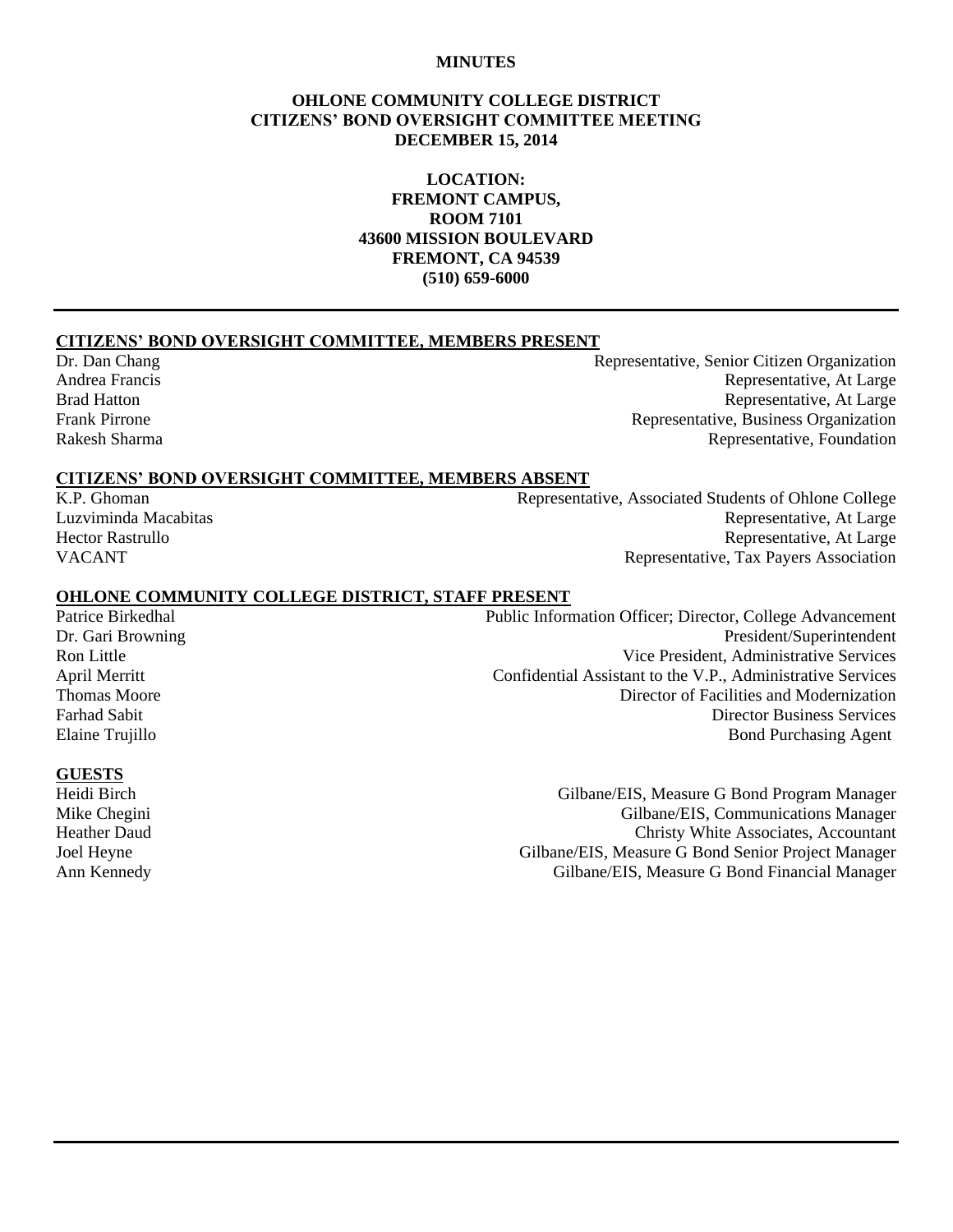#### **CALL TO ORDER**

The Citizens' Bond Oversight Committee (CBOC) meeting was called to order by Committee Chair, Andrea Francis, at 6:02 PM. Roll call indicated all CBOC Committee members present, except K.P. Ghoman, Hector Rastrullo and Luzviminda Macabitas, who were absent.

#### **I. APPROVAL OF AGENDA**

Committee member, Rakesh Sharma, made a motion to approve the agenda as presented. The motion was seconded by Committee member, Frank Pirrone. The motion was unanimously carried by all Committee members present.

#### **II. APPROVAL OF MINUTES**

Committee member, Rakesh Sharma made a motion to approve the minutes from the previous meeting on September 15, 2014 as presented. The motion was seconded by Committee member, Frank Pirrone The motion was unanimously carried by all Committee members present.

### **III. ELECTION OF CHAIR AND VICE CHAIR**

Committee member, Rakesh Sharma made a motion to nominate Andrea Francis for additional year as Chair of the Committee. The motion was unanimously carried by all Committee members present. Committee Chair, Andrea Francis made a motion to nominate Rakesh Sharma for additional year as Vice Chair of the Committee. The motion was unanimously carried by all Committee members present.

### **IV. RECOGNITION OF APPOINTED/REAPPOINTED COMMITTEE MEMBERS**

Committee Chair Andrea Francis invoked the Chair's Right to Personal Privilege to inform the Committee of the passing of Committee Member Dennis Wolfe.

Andrea Francis was recognized on her reappointment. K.P. Ghoman was recognized on his first appointment. Andrea's term will expire in September 2016. K.P.'s term will expire in November 2016.

### **V. COMMUNICATIONS FROM COMMITTEE MEMBERS**

Rakesh Sharma and Andrea Francis spoke about Dennis Wolfe and his commitment to the Committee.

*Rakesh Sharma: It was a personal shock to me. He was a great guy. Dennis was so proud of what the College was doing. To have a compliment from Dennis was a great thing. Dennis, we will miss you.*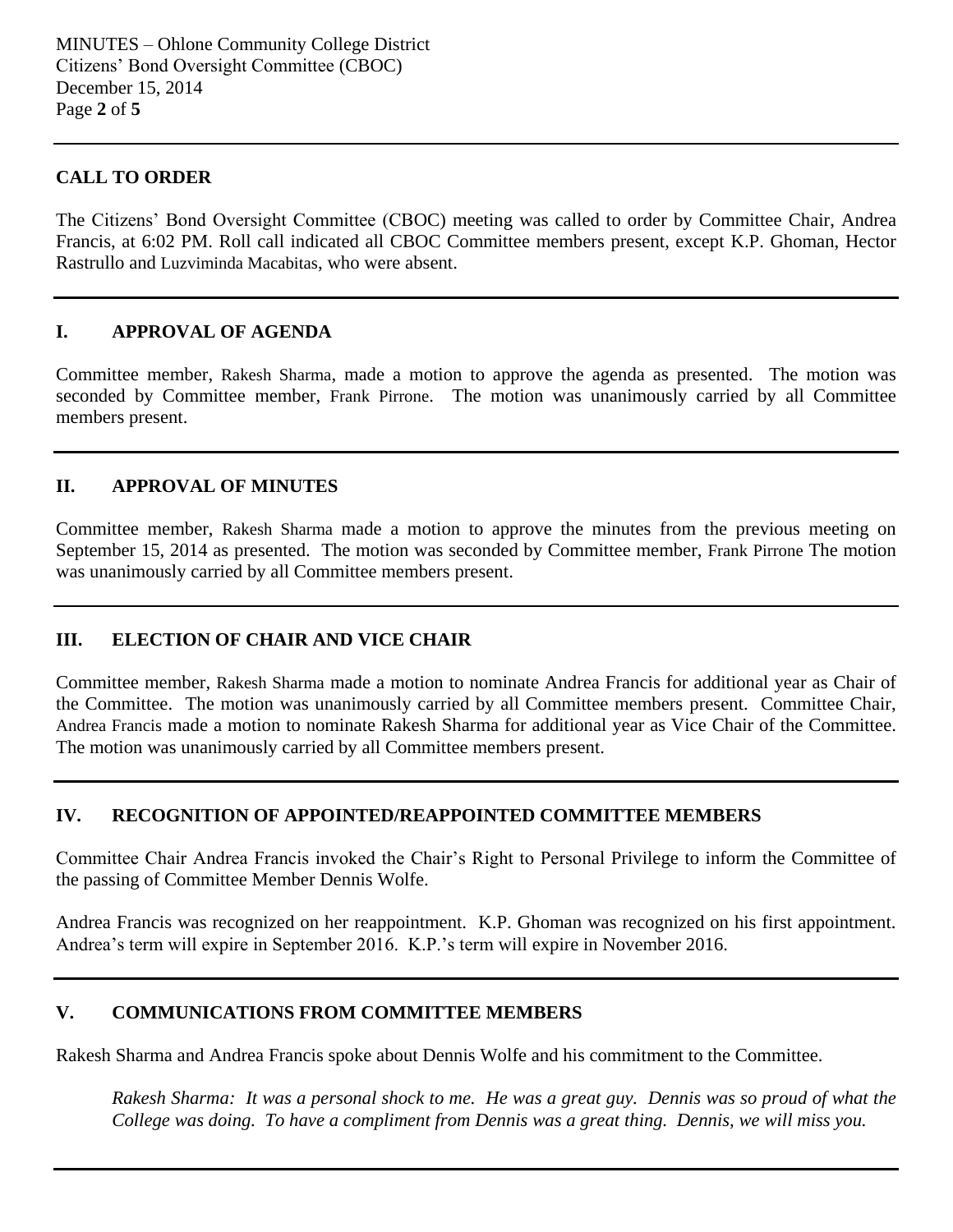*Andrea Francis: Dennis Wolfe…he was bigger than life. He loved this Committee.*

## **VI. COMMUNICATIONS FROM STAFF**

Ron Little presented an update on the Swing Space move. The largest portion of the move took place over the weekend. Ron thanked Thomas Moore, his team and the Gilbane team for their hard work in facilitating a successful move. The South Parking Structure continues on schedule and on budget.

## **VII. COMMUNICATIONS FROM THE PUBLIC**

No items were presented to the Committee.

## **VIII. REVIEW AND APPROVAL OF THE ANNUAL REPORT 2013-14**

Mike Chegini began the presentation with a thank you to Andrea Francis and Frank Pirrone for their hard work on the report. Mike then presented the report to the Committee. The report followed the same format as last year.

Mike continued the presentation of the Annual Report with a demonstration of the drilldown capabilities of the online report.

*Dr. Browning: Where can the South Parking Structure be found in the project list?*

*Ann Kennedy: It is listed as a subproject. To make it clear to community members who access the report online, would it be best if we place the subprojects in parenthesis and list the main project?*

The Committee decided to list both parent project and sub-project names in the featured projects section of the Annual Report.

*Rakesh Sharma: All of the parking projects were rolled into one item.*

*Ann Kennedy: I encourage that we list consolidated projects with a project cost of \$0. Then create a link that allows users to expand a list of the consolidated projects. We always try to maintain the history because it is one of the most common questions.*

Committee member, Rakesh Sharma made a motion to approve the Annual Report with the following changes: address the passing of Committee Member Dennis Wolfe, create a hyperlink that includes all of the consolidated projects and list both parent project and sub-project names in the featured projects section. The motion was seconded by Committee member, Frank Pirrone The motion was unanimously carried by all Committee members present.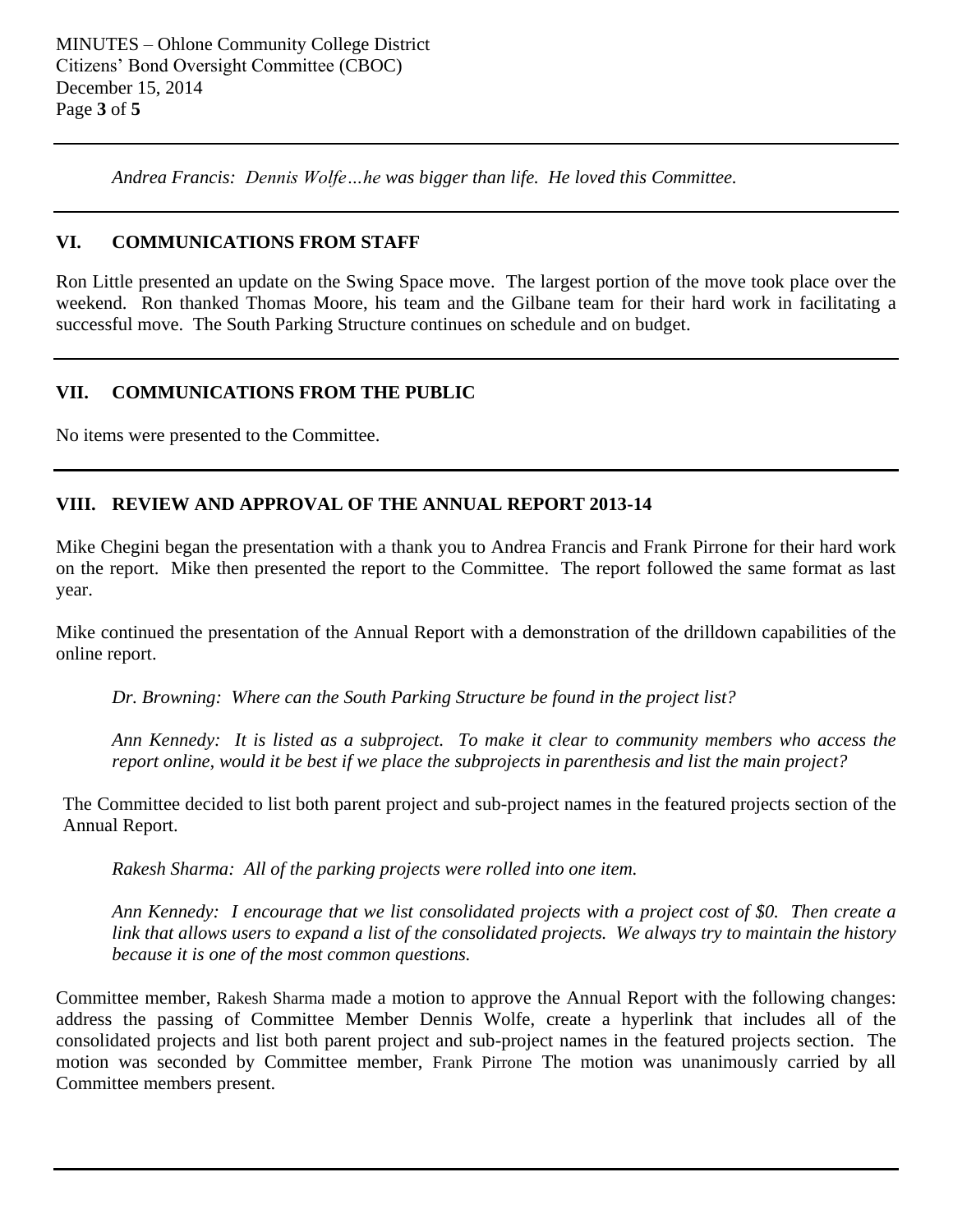## **IX. REVIEW OF THE ANNUAL FINANCIAL AND PERFORMANCE AUDITS**

Heather Daud of Christy White Associates presented a page by page overview of the audits. Heather noted that on page four of the report, the auditors' "unmodified" opinion is listed. This is one of the most important sections of the audit. The auditors agreed with the numbers presented by the Bond and College's financial team. Heather also noted the auditors reported the District's internal control procedures meet financial and compliance objectives as required by applicable laws and regulations.

*Dr. Dan Chang: On page two, it states that members are appointed by the District's Board of Education. We are appointed by the Board of Trustees. Also, the audit is signed by a company instead of a person. Can that be changed?*

*Heather Daud: The correction to page two is noted, and an updated report will be sent. The signature is legal. Can it be changed? I do not know.*

*Frank Pirrone: I see no problem with the signature.*

*Rakesh Sharma: The signature is acceptable.* 

Committee member, Rakesh Sharma made a motion to approve the Annual Financial and Performance Audit with the following change: the statement regarding appointment of members should read 'appointed by the Board of Trustees'. The motion was seconded by Committee member, Brad Hatton. The motion was unanimously carried by all Committee members present.

## **X. MEASURE G FINANCIAL UPDATE**

Ann Kennedy presented the Measure G Financial Update. Ann stated the highlight of the previous quarter was that it was the most active quarter thus far in the bond. In the last quarter, \$11.2 Mil was spent. Ann stated that a steep curve in expenditures is expected with the ramping up of construction. Overall, the program is in good shape. One bond list revision occurred during the previous period. It was not in the accounting period but occurred before the meeting. It was to clean up the scope.

*Andrea Francis: Does the catastrophic contingency represent something that must be kept by law?*

*Ann Kennedy: It is not regulated by law. The contingency was decided upon by the management team. Once the activity is past, the risk will be reevaluated and adjustments made.* 

*Rakesh Sharma: In the next quarter, we will move the Academic Core from design to construction?*

*Ann Kennedy: You are absolutely correct*.

Committee member, Rakesh Sharma made a motion to approve the Measure G Financial Update. The motion was seconded by Committee member, Frank Pirrone. The motion was unanimously carried by all Committee members present.